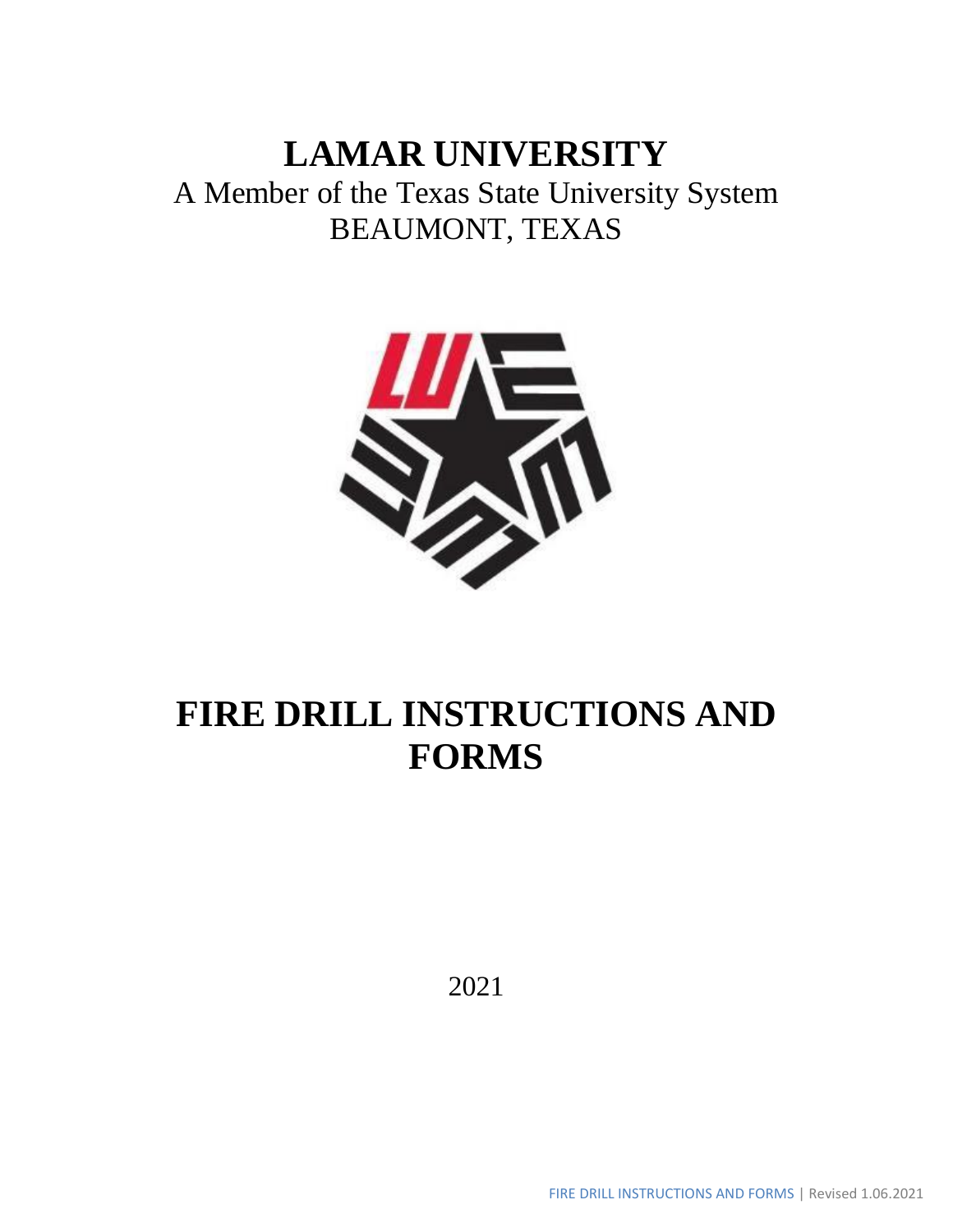# **Table of Contents**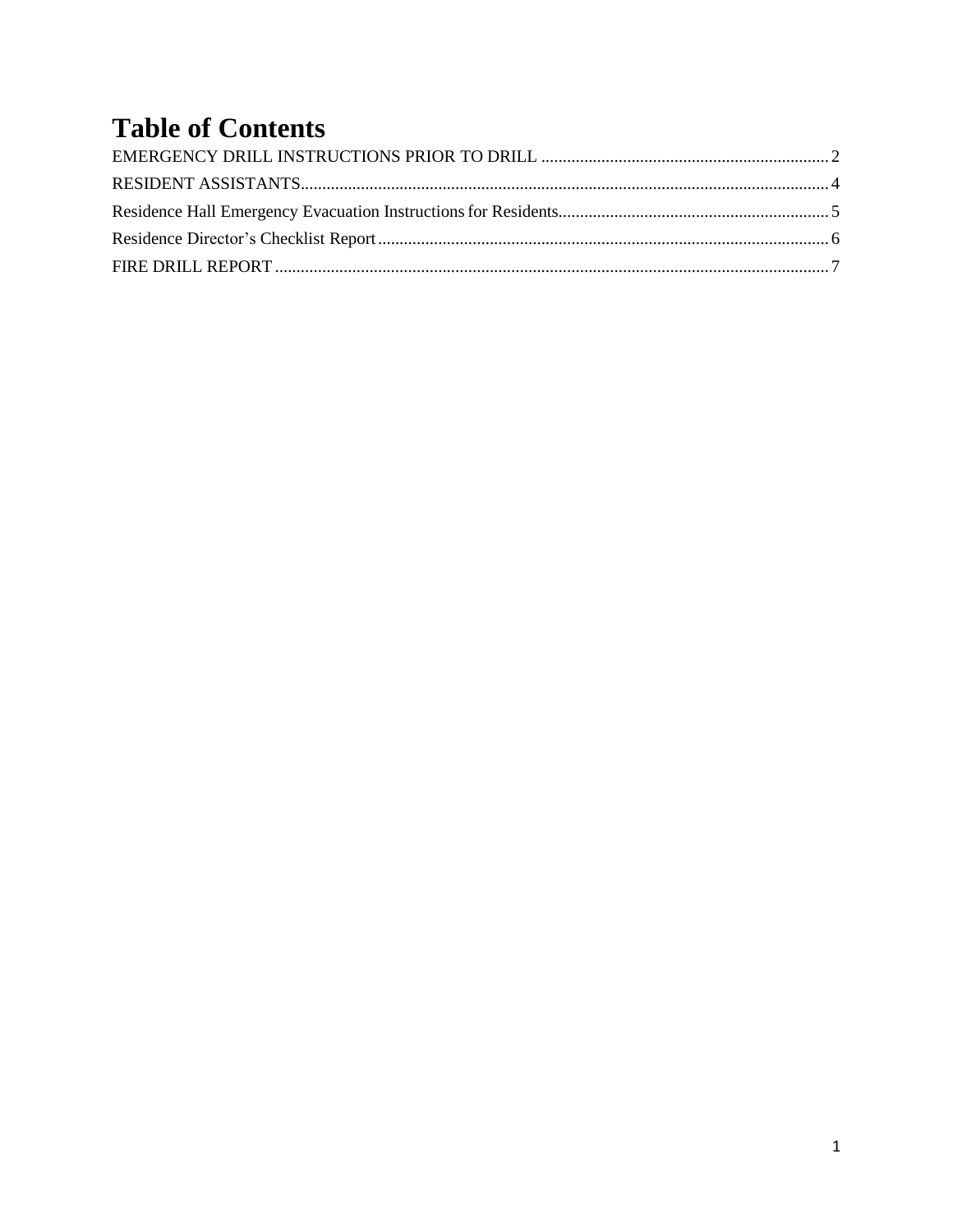## **EMERGENCY DRILL INSTRUCTIONS PRIOR TO DRILL**

<span id="page-2-0"></span>Fire drills are required to be conducted in each residence hall at the minimum of twice a year. All drills should be pre-planned and unannounced. When scheduling a drill you should notify EHS/Risk Management and LUPD.

- 1. Gary Rash-Ext. 7115 or email: [gary.rash@lamar.edu](mailto:gary.rash@lamar.edu)
- 2. Nathan Macy-Ext. 8276 or email: [nmacy@lamar.edu](mailto:nmacy@lamar.edu) or Akilah Cooper-Edmond Ext.8008 e-mail:acooper16@lamar.edu
- 3. Chief Flores-Ext. 7745 or email: [hflores1@lamar.edu](mailto:hflores1@lamar.edu)

Fire Drills are conducted for two reasons:

- 1. To familiarize building residents with all available means of exit, particularly emergency exits not usually used when entering and exiting the building. Speed in exiting the building, while desirable, is not in itself an objective.
- 2. Exercise the building fire alarm system to ensure all alarm appliances are functioning as designed and that all occupants are able to hear the alarmsystem.

All fire drills must be documented in writing (form attached). EACH RESIDENCE DIRECTOR is responsible for maintaining documentation for the "State Fire Marshal" and forwards a copy to Nathan Macy, Lab & Building Specialist-P.O[. Box 10807 or email:](mailto:jewel.courville@lamar.edu) nmacy@lamar.edu.

Overall, the fire drills consist of turning on the alarm and evacuating the buildings; however there have not been any scenarios. For example, if a mechanical room explosion occurs on the east end of the building (Exit Blocked or Closed Off) a given stairway is unavailable by reason of smoke or fire, all occupants must be led out by another route.

#### **Things to consider:**

- What if it's inclement weather/raining etc. Where would the student staging location be? (Each residence hall should have a designated assembly area to avoid hindering fire personnel and, if possible to determine if anyone is missing.
- An assembly area (during inclement weather) should be designated at a nearby building that provides shelter or for building evacuation that may last longer than 30minutes.
- *DO NOT FIGHT FIRES OR ATTEMPT RESCUE*  Never attempt to fight a fire or re-enter the building to attempt to rescue a trapped or injured person. Firefighting and rescue should be performed by the Police and FireDepartments.

#### **Residence Hall Staff Evacuation Duties if notified of anEmergency.**

- If by telephone, instruct the caller to pull the fire alarm and to physically report to the police or fire officials.
- Call ext. 7777 or 911 to report the emergency.
- Call Residence Life on-call professionalstaff.
- Have the residents with disability list available for emergencypersonnel.
- Evacuate the building.
- Call: The interior assembly building, if necessary, to tell them when the emergency is over.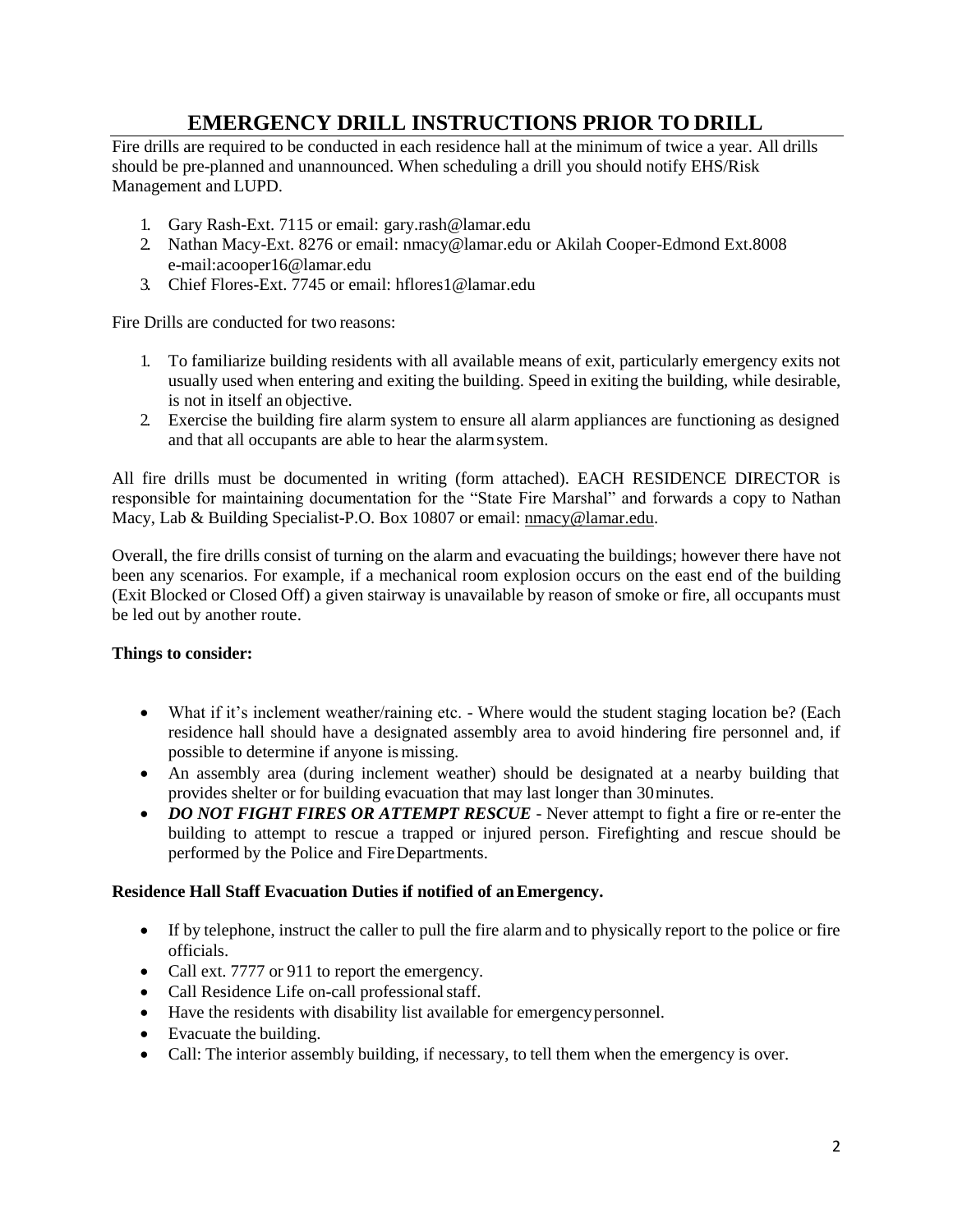#### **Resident Assistant on Duty:**

- 1. Dial ext. 7777 or 911 to report the emergency.
- 2. Respond to the emergency site andintroduce yourself to available staff.
- 3. Assign persons to exit monitoring and crowncontrol.
- 4. Gather information about person, particularly persons with disabilities, unable to evacuate. If not already handled, get residents with disabilities list to police and fire officials.
- 5. Assist emergency personnel, as requested and appropriate.
- 6. Have keys available to let fire department in, ifrequired.
- 7. Write a "staff report."

#### **After the Fire:**

- Preservation of the fire scene is essential to proper follow up.
- Residents MAY NOT re-enter the building until Beaumont Fire determines that is safe to do so.
- It is the responsibility of the staff managing the emergency to keep curious residents and passer byers away from those investigating and cleaningup.
- Police investigators will want to talk to anyone who was in the area at the time of the fire and to be the person who reported it. (If it is a room fire, they will talk with room residents). Staff can help by identifying and keeping these person(s)available.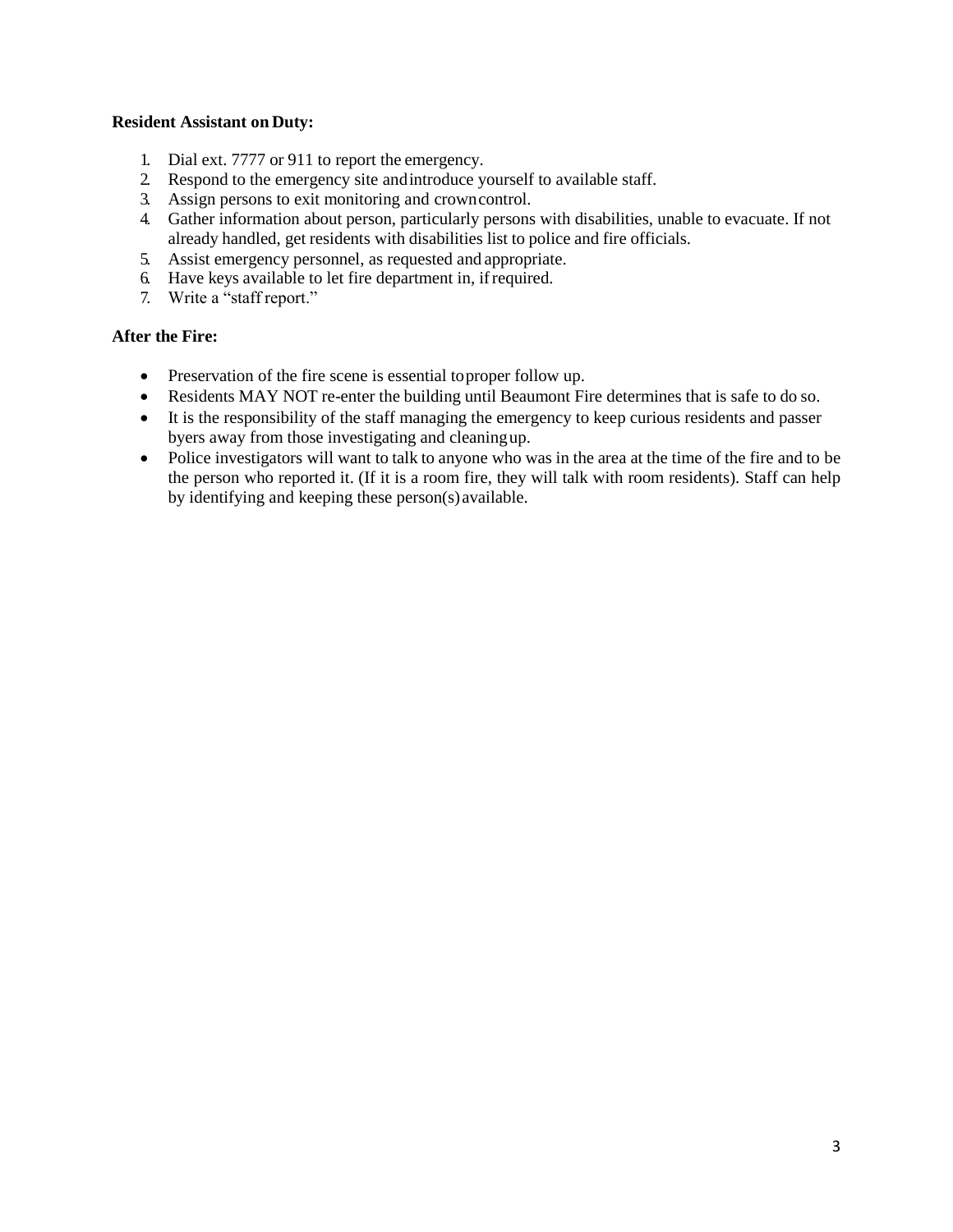### **RESIDENT ASSISTANTS**

#### <span id="page-4-0"></span>**FIRST RESPONDER(S) to any incident(checklist)**

- 1. Conduct a room check verification.
- 2. During drills, monitor stairwells, andelevators.
- 3. Know where the master keys are located and be able to find themquickly.
- 4. Communicate all information to your Residence Director and the on-call professionalstaff.
- 5. Advise the Residence Director/on-call staff every (3) minutes as you have something to report.
- 6. Document on the drill form anyone who refused to leave the room, with room number. Do not argue with them.
- 7. Keep people away from doorways so they do not impede fire fighters in an actual fire.

**Remember:** Building evacuations can be called for bomb threats, gas leaks, etc. It is not always a fire.

(Attached - Residence Hall Emergency Evacuation Instructions forResidents)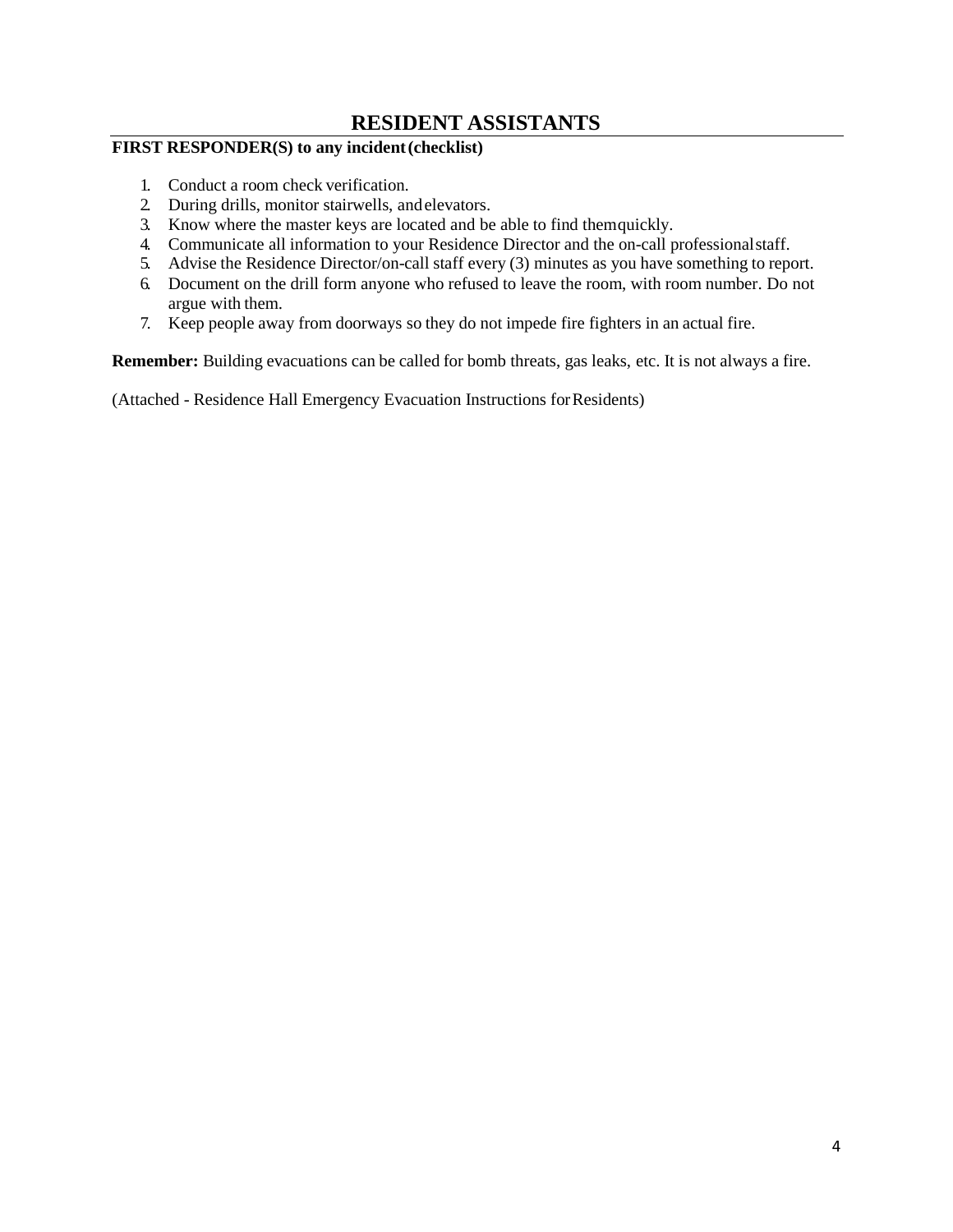### **Residence Hall Emergency Evacuation Instructions for Residents**

<span id="page-5-0"></span>**It is important to make all Residents aware that once the building is evacuated-they may not be able to return for days, until the Fire Department gives an "All Clear." They will not be able to return for purses, wallets, etc.**

The building must be evacuated when the alarm sounds, and it is each resident's responsibility to evacuate when the alarm sounds.

#### **WHEN YOU SEE SMOKE OR FIRE:**

Pull the nearest fire alarm pull station lever, evacuate the building, and assemble at a safe location outside of the building. Dial ext. 7777 or 911 to report the emergency. If necessary, use the emergency phones located around campus by pressing the emergency button to be connected to LUPD. Give dispatcher all requested information.

#### **WHEN ALARM SOUNDS, RESIDENTS SHOULD:**

- 1. **PREPARE TO LEAVE -** Dress for weather, and put on shoes.
	- a. If possible, grab purse, wallet, laptop, etc. as the resident may not be allowed to return for days. Exit your room *as soon as possible*.
- 2. **GET OUT -** Exit through the *nearest* exit. If blocked by smoke or flame, use another exit. If all exits are blocked, go back to your room.
	- a. Do *NOT* use elevator.
	- b. Assist residents with disabilities to evacuate and to ensure that they are aware of the alarm if these actions do not place you in personal danger.
	- c. Before opening a door, feel it with the back of your hand. If it is hot, *DO NOT* open the door. If it is not hot, brace yourself against the door and open it slightly. If fire, heat or smoke is present, close the door, and stay in yourroom.
	- d. If smoke is in the corridor or room, keep low to the floor where the air intake is fresher. If cloth is available, hold it to your mouth and nose to filter some of the smoke.
- 3. **ASSEMBLE OUTSIDE**  Once outside, go to the exterior assembly area identified to you by residence life staff.
	- a. Follow all staff and emergency personnel'sinstruction.
	- b. Assemble at least 100 feet away from the building.
	- c. In inclement weather, or if it appears that the evacuation will last for more than 30 minutes, you will be guided to an indoor assembly area by residence lifestaff.
	- d. Do not re-enter the building until Beaumont Fire Department gives instructions to do so.

#### **IF YOU CANNOT LEAVE YOUR ROOM:**

- Open windows to let the heat out and fresh air in.
- Hang a bedsheet or piece of clothing out of the window to attract attention.
- Wave a flashlight at night.
- Dial ext. 7777 or 911 to report your location.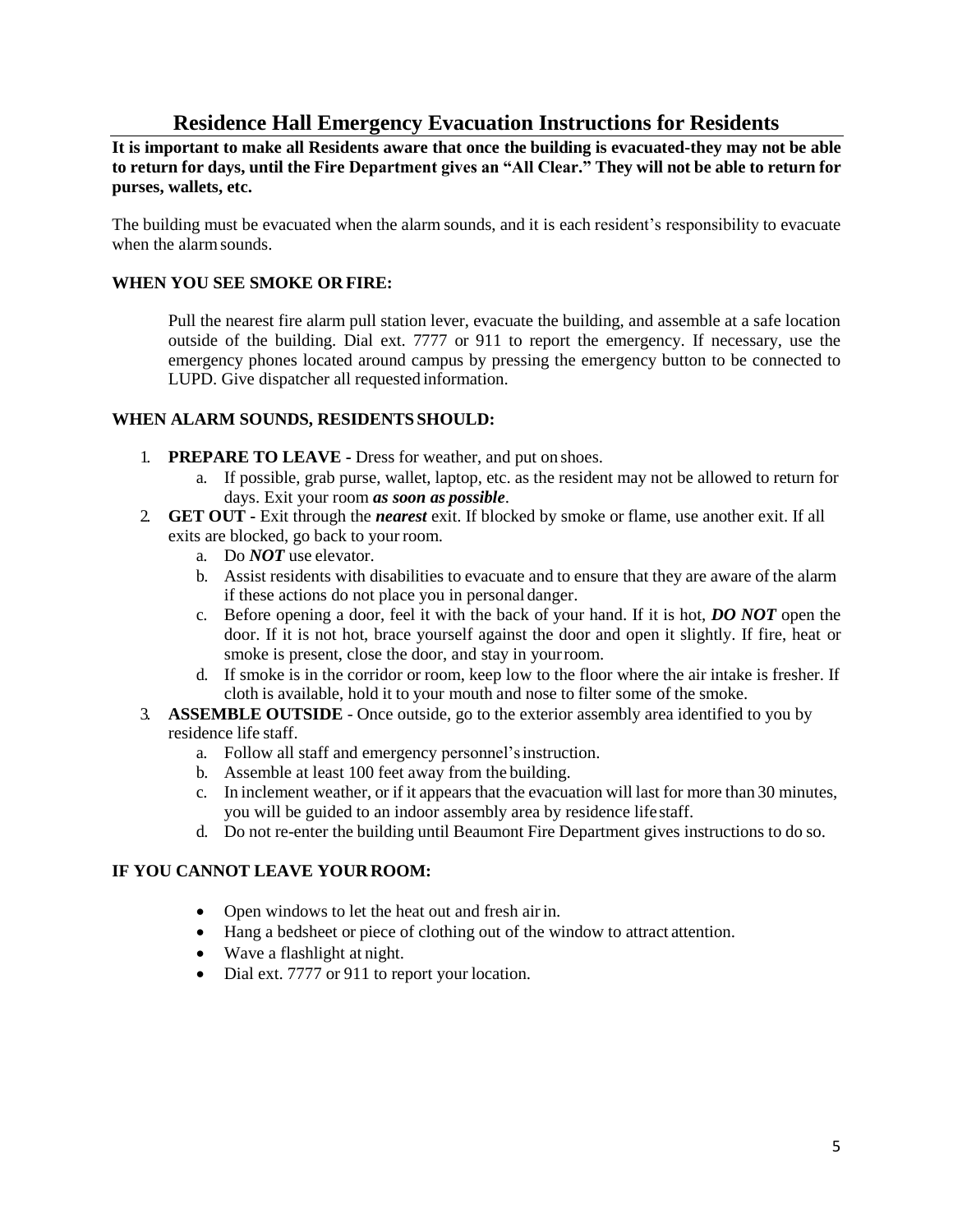## **Fire Inspector Checklist Report**

<span id="page-6-0"></span>

|                                                                                               | <b>YES</b> | N <sub>O</sub> |
|-----------------------------------------------------------------------------------------------|------------|----------------|
| 1. Prior to system activation, did you ensure that necessary tools, keys, etc. were available |            |                |
| to reset manual pull station(s) and access the main fire alarm control panel to reset the     |            |                |
| system? Note: (Notify maintenance to illustrate this if needed).                              |            |                |
| 2.<br>Did you select initiation device to activate building fire alarm.                       |            |                |
| Do you use different devices each time? Devices may be manual pull.                           |            |                |
| Did you record location and device used?                                                      |            |                |
| Did you have proper tool to reset the device?<br>3.                                           |            |                |
| Did you check the "FIRE ALARM CONTROL PANEL "to show if the system showed<br>4.               |            |                |
| "Trouble" and why?                                                                            |            |                |
| Was the "Fire Alarm System" initiated?<br>5.                                                  |            |                |
|                                                                                               |            |                |
| Did you check either the Annunciator Board or Fire Alarm Control Panel to see if alarm<br>6.  |            |                |
| is being displayed in proper zone?                                                            |            |                |
| If a manual pull station was used to initiate the alarm, did you immediately re-set,<br>7.    |            |                |
| (otherwise the system may not reset at the main FACP).                                        |            |                |
| Did you check with LUPD to see if they received the notification of alarm?<br>8.              |            |                |
| 9. If the LUPD did not receive notification of fire alarm, did you file an emergency work     |            |                |
| order to have repairs completed ASAP? (This is the community link between the                 |            |                |
| building and LUPD).                                                                           |            |                |
| 10. Did you walk through public areas on each floor and check the following:                  |            |                |
| In sprinkled areas, room contents are at least 18 inches below sprinkler areas.<br>$\bullet$  |            |                |
| All alarm indicating devices functioning as designed? (horns, bells, strobes)<br>$\bullet$    |            |                |
| Automatic door closers have released doors and are tightly closed<br>$\bullet$                |            |                |
| Fire doors not blocked<br>$\bullet$                                                           |            |                |
| Exit doors not locked or obstructed<br>$\bullet$                                              |            |                |
| Corridors not blocked or obstructed<br>$\bullet$                                              |            |                |
| Emergency hardware/panic bars on doors are functional<br>$\bullet$                            |            |                |
| Fire alarm pull stations not blocked<br>$\bullet$                                             |            |                |
| Randomly check fire extinguishers to see if present, not blocked<br>٠                         |            |                |
|                                                                                               |            |                |
| Ensure elevators are not being used for exiting the building<br>$\bullet$                     |            |                |
| Ensure elevator warning instructions are posted on the elevator<br>$\bullet$                  |            |                |
| Ensure previous identified deficiencies were identified<br>$\bullet$                          |            |                |
| Spot check emergency lighting devices and record locations of malfunctions                    |            |                |
| 11. Was the system reset at the "Main Fire Alarm Panel?"                                      |            |                |
| 12. Did you check with LUPD to see if their board reset?                                      |            |                |
| 13. If the system failed to reset, did you check to see that manual pull station was properly |            |                |
| re-set or smoke had dissipated from smoke detector?                                           |            |                |
| 14. Have you noted all deficiencies? If deficiencies were serious or life threatening did     |            |                |
| you file an "Emergency Work Order" with Facilities? 880-8470 (Facility Dispatch).             |            |                |
| 15. Did you complete the "Fire Drill Report Form" form?                                       |            |                |
| Did you send a copy to the Safety Specialist and File Original?                               |            |                |

Recommended Equipment for Emergency Drills:

- Master keys for accessing all building spaces
- Clipboard/Pen
- Fire Drill Report Form
- List of locations of residents with disabilities